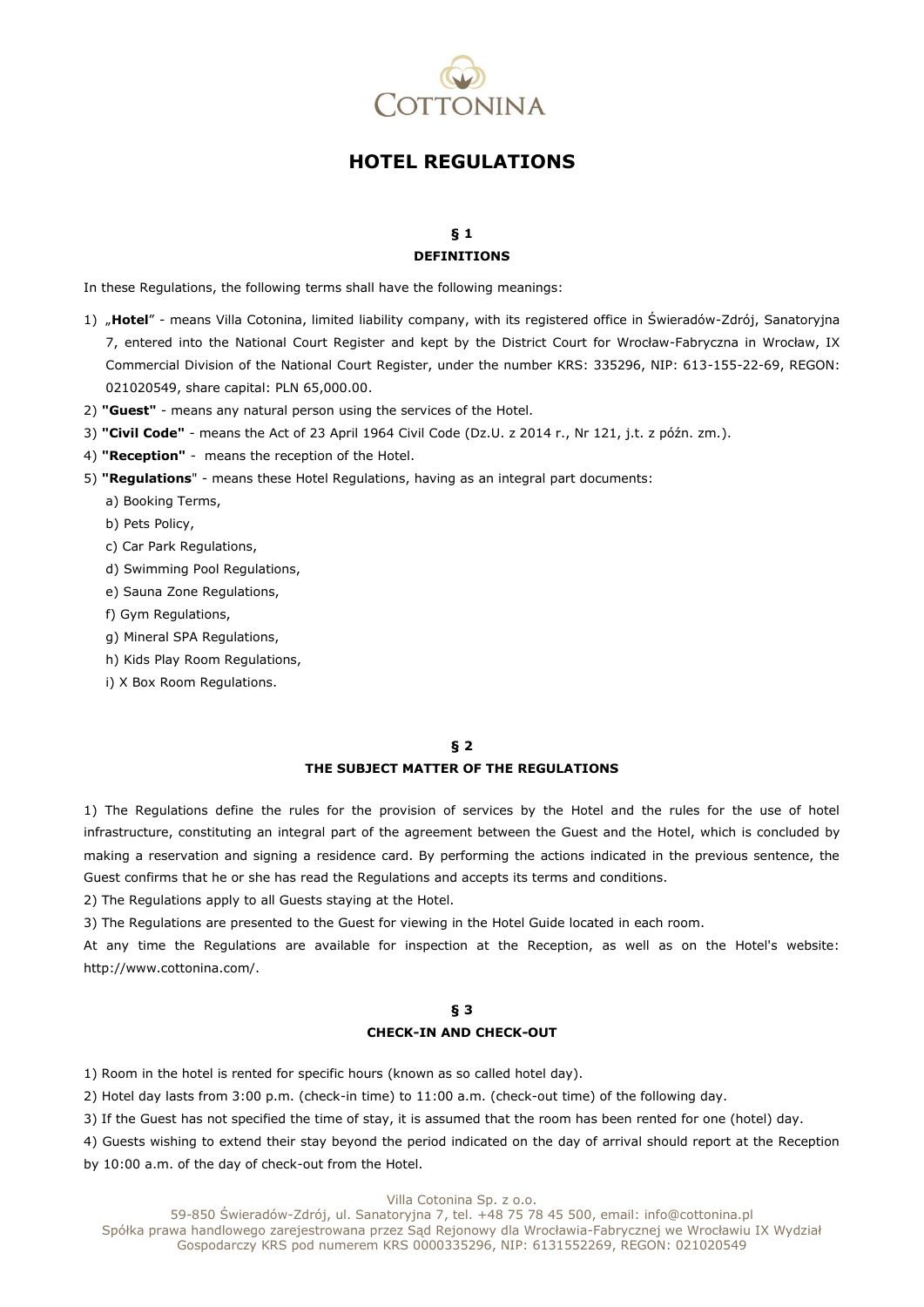

5) The hotel takes into account the wishes of extending the stay as far as possible.

6) The current price list of services provided by the Hotel is available on the website and at the Reception Desk.

7) Prices indicated in the price list include VAT.

8) Due to the health resort character of Świeradów-Zdrój, the following tourist tax applies

for each day of stay of an adult and a child in the amount of PLN 4.5 per day per person. The fee is collected by the Hotel and paid in full to the account of Świeradów-Zdrój City Hall.

## **§ 4 GUEST'S STAY AT THE HOTEL**

1) Rules of reservations at the Hotel are described in document named "Booking Terms" being an integral part of these Hotel Regulations.

2) The basis for guest's accommodation in the hotel is to present the Reception employee with an identity document with a photo and signing a residence card.

3) The Guest may not sublet or lend the room to third parties.

4) Persons not registered at the hotel can stay in the hotel room as a guest from 6:00 to 22:00.

5) The hotel is silent from 10:00 p.m. to 6:00 a.m.

6) The Hotel may refuse to accept a Guest who has grossly violated the Regulations during his previous stay, in particular, causing damage to hotel property or Guests or personal injury to the Guest, Hotel employee or other persons staying at the Hotel or otherwise disturbed the peaceful stay of the Guests or the operation of the Hotel.

7) If a Guest resigns from his/her stay during a hotel day, the Hotel will not refund the hotel day fee.

8) Smoking and tobacco products are strictly forbidden at the Hotel, except in designated places for this purpose. Violation of the smoking ban may result in the Guest being charged an additional fee in the amount of PLN 500.

9) Selected areas of the hotel are monitored.

#### **§ 5 HOTEL SERVICES**

1) The hotel shall provide its services in accordance with its category and standard. In case of any reservations regarding the quality of services, please report them to the Reception Desk as soon as possible, which will allow employees to react immediately.

2) The hotel is obliged to provide:

- conditions for a full and unrestricted rest of the Guest,

- security of the stay, including keeping information about the Guest confidential,

- professional and courteous service,

- cleaning the room and carrying out necessary repairs of devices during the guest's absence, and in case of his presence only if he agrees and wishes - to provide another room as much as possible or otherwise alleviate the inconvenience, when the defects occurring in the room cannot be eliminated.

3) At the Guest's request, the Hotel shall provide the following services free of charge:

- provide information related to the stay and travel,

- wake up at the set time,

- storing money and valuables during the Guest's stay in the hotel,

- storing the luggage of Guests accommodated in the hotel.

Villa Cotonina Sp. z o.o.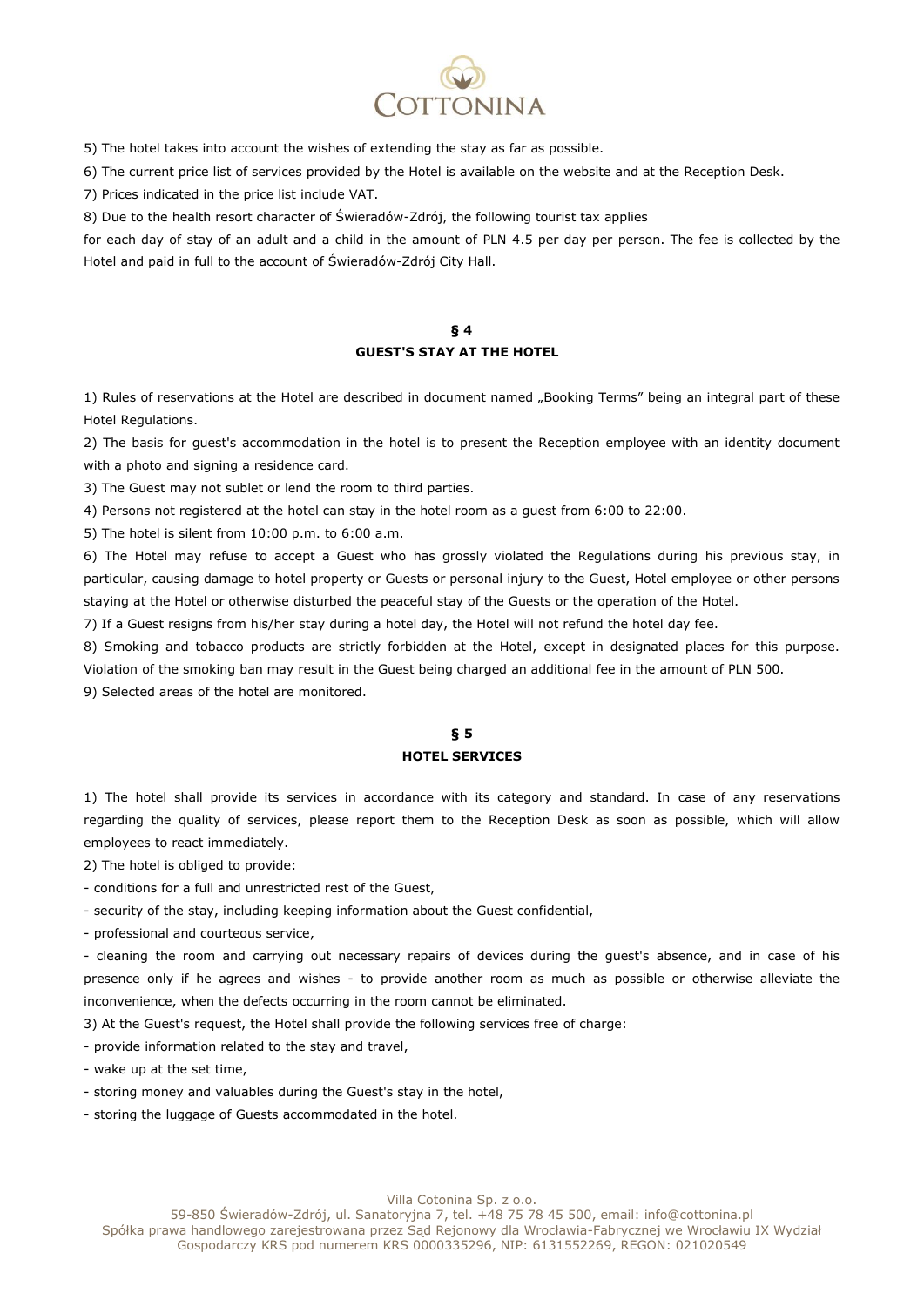

# **§ 6 GUEST LIABILITY**

1) The Guest shall be liable for any damage or destruction of the Hotel's equipment and technical devices caused by the Guest's fault or the fault of persons visiting the Hotel.

2) Each time leaving the room, the Guest should check the closing of the door.

3) Children under 12 years of age should be placed on the Hotel premises under constant supervision of legal guardians. Legal guardians will be financially liable for any damage caused by the actions of children.

4) If a Guest grossly fails to comply with the rules of the Hotel or his or her improper behaviour hinders the stay of other Guests, the Hotel may refuse to provide services to the person who violates them. Such a person shall be obliged to immediately comply with the Hotel's requests, to pay for the services provided so far, to cover the costs of any damage and to leave the Hotel.

5) The Hotel shall have a statutory right of pledge on items contributed by the Guest to the Hotel in the event of late payment for the stay or non-payment for services provided by the Hotel.

# **§ 7 HOTEL LIABILITY**

1) The Hotel shall be liable for loss of or damage to items brought in by the parties using its services within the scope specified in Art. 846-849 of the Civil Code.

2) The liability of the Hotel for the loss of or damage to money, securities, valuables or objects of scientific or artistic value is limited in accordance with the provisions of the Civil Code, if these items are not deposited in the hotel deposit at the Reception Desk.

3) The Hotel reserves the right to refuse to accept high value items, significant amounts of money, items threatening to safety and bulky items that cannot be placed in the hotel deposit.

4) The Guest should inform the Reception about the occurrence of damage immediately after its discovery.

5) The Hotel shall not be liable for damage to or loss of a car or other vehicle belonging to the Guest.

6) Personal belongings left by the departing Guest in the hotel room will be sent back to the address indicated by the Guest at the expense of the Guest. If there is not such an instruction, the Hotel shall store these items for 3 months from the date of the Guest's call to collect items. After the expiry of the deadline, the items left by the guest will become the property of the Hotel, will be donated to charity or recycled.

#### **§ 8 ADDITIONAL PROVISIONS**

1) For reasons of fire safety it is forbidden to use in rooms heaters, electric irons and other similar devices which are not equipment of the hotel room.

2) According to the Act of 9 July 1995 on health protection against the consequences of tobacco and tobacco products (Dz.U. z 1996 r., Nr 10, poz. 55), smoking is prohibited in the entire hotel. Irrespective of the provisions of the above Act, in the event that hotel staff find that this provision has been breached, the Hotel shall be entitled to charge the Guest's account with the amount of PLN 500.00.

3) Hotel accepts pets only with further notice, extra paid and according to Pets Policy being an integral part of these Regulations.

4) Dangerous goods, including weapons and ammunition, flammable, explosive and illumination materials cannot be stored in hotel rooms.

5) Hotel has an unguarded, free Parking for Hotel Guests. The rules of use are described in the Car Park Regulations being an integral part of these Regulations.

Villa Cotonina Sp. z o.o.